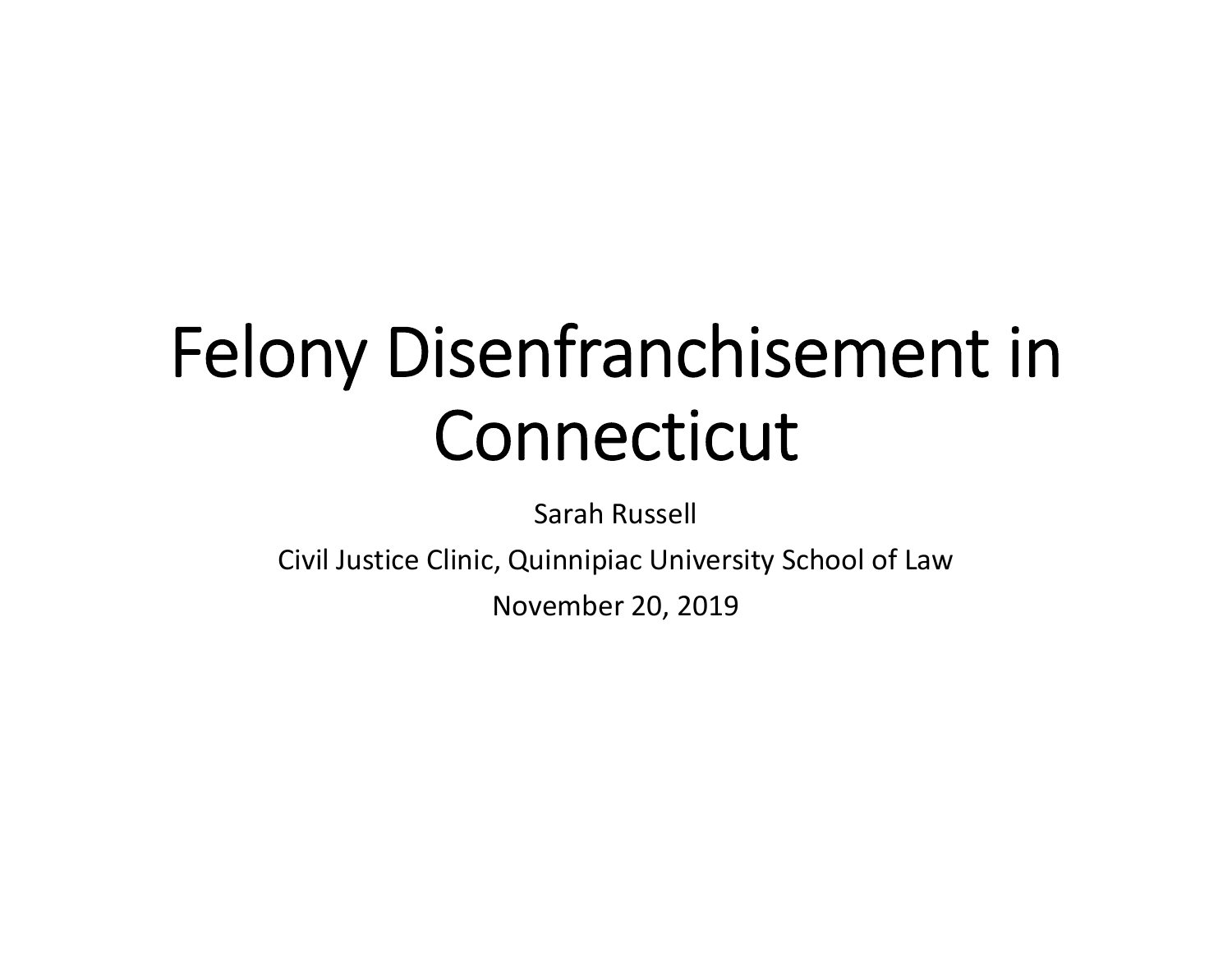### Connecticut Law

- Individuals are disenfranchised while incarcerated for <sup>a</sup> felony or while on parole following release
- People on probation may vote
- People held in pretrial detention or incarcerated for misdemeanors retain their right to vote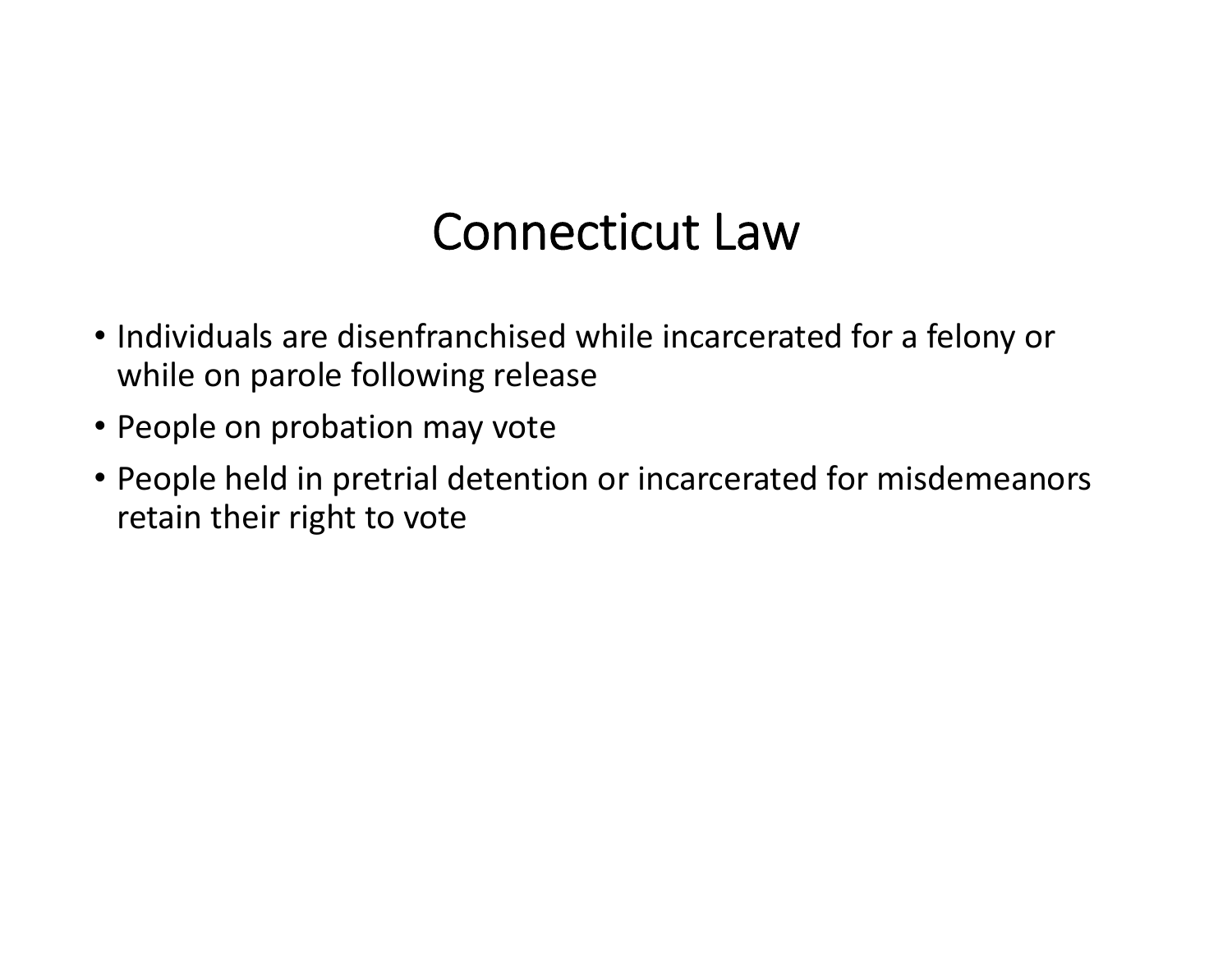- Around 13,000 people are incarcerated in the state
- Of those incarcerated, approximately 4,300 are serving sentences for misdemeanors or are detained pretrial
- Approximately 3,500 on parole or special parole
- Confusion about voting eligibility for those under supervision in community
- Disproportionate impact on people of color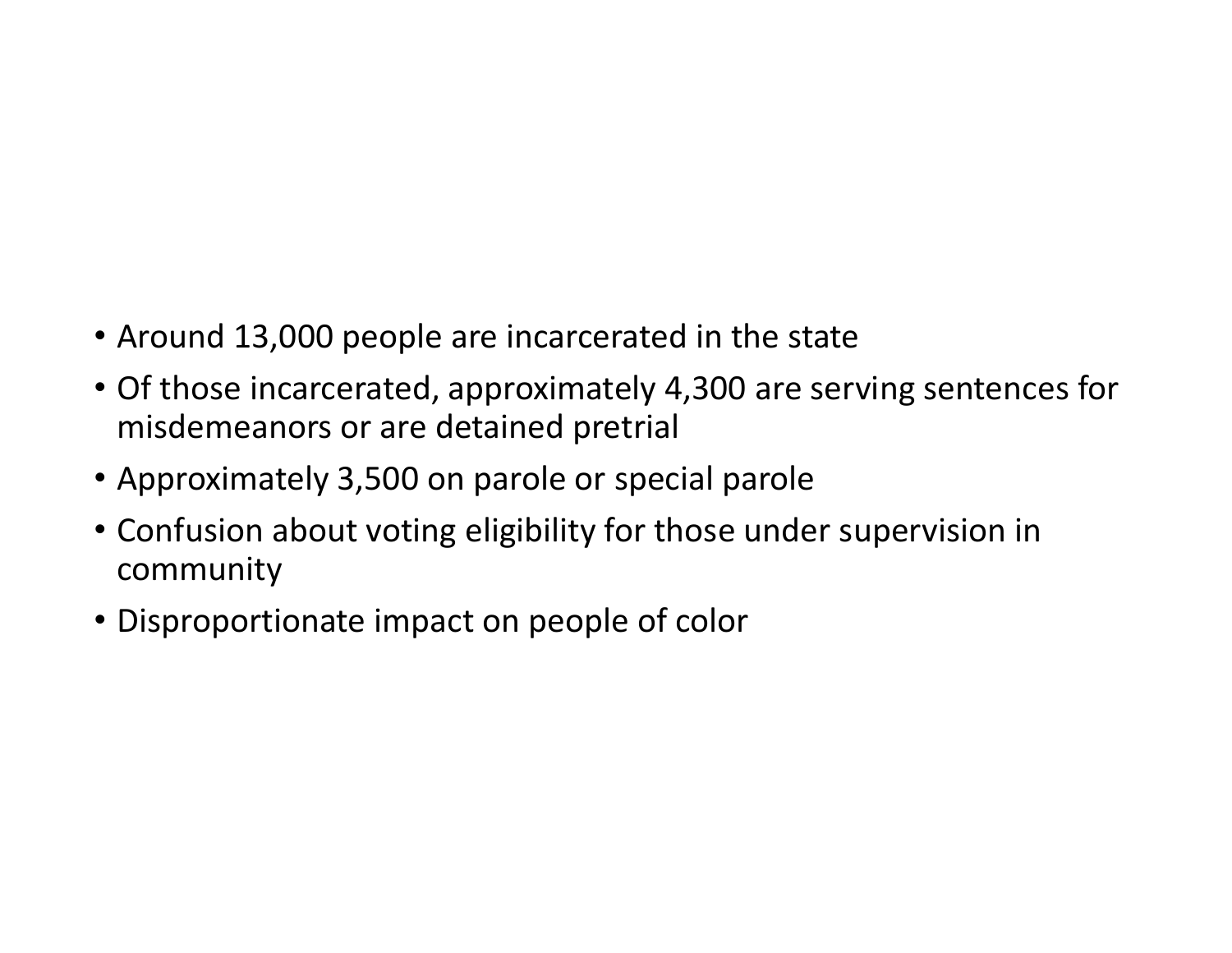### Disproportionate Impact



**CT State Population**

**Incarcerated Population**

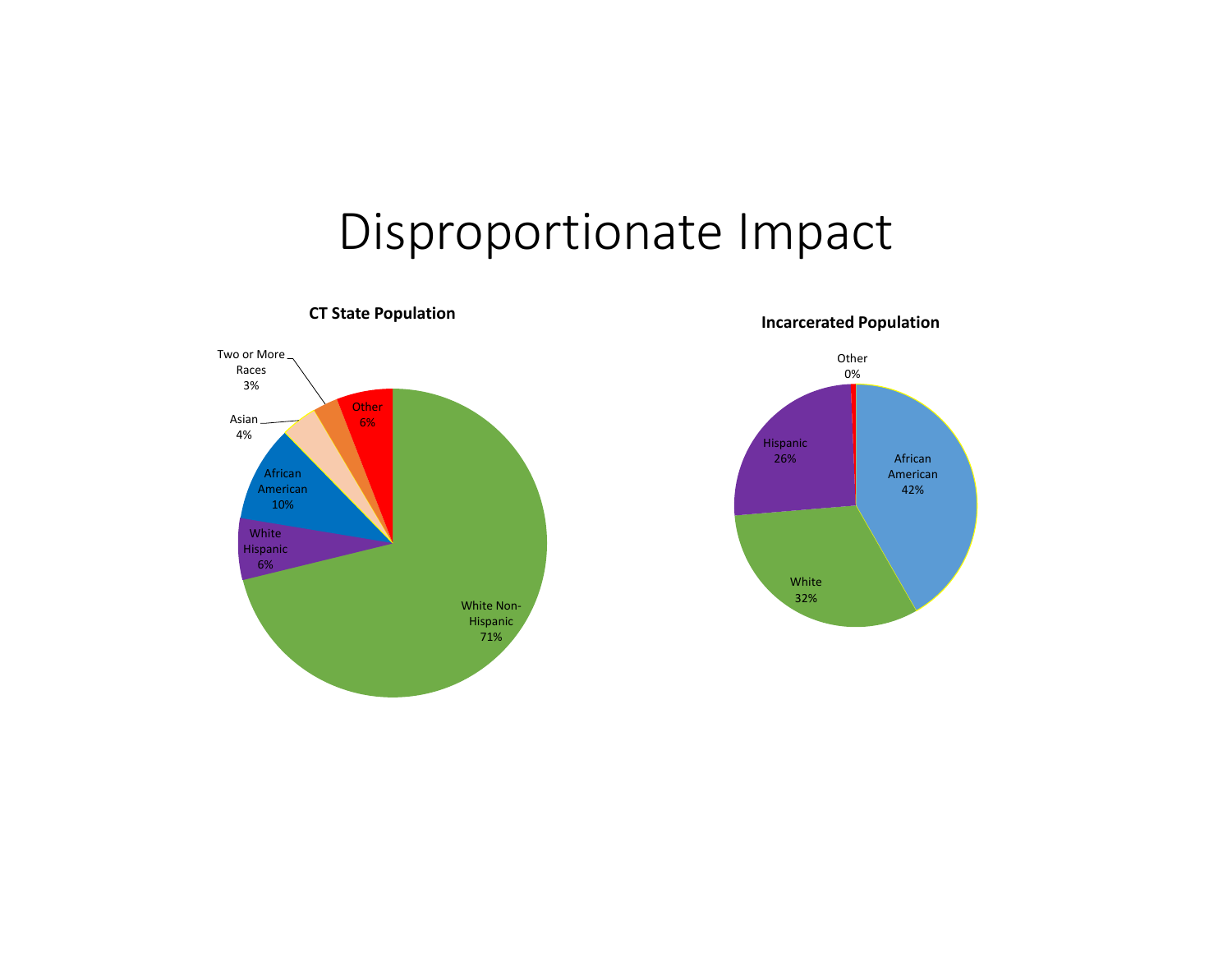# Felony Disenfranchisement in New England

- Connecticut's felony disenfranchisement law is the most restrictive in New England.
- Maine and Vermont: all prisoners can vote
- Massachusetts, Rhode Island, and New Hampshire: voting rights are restored automatically when people are released from incarceration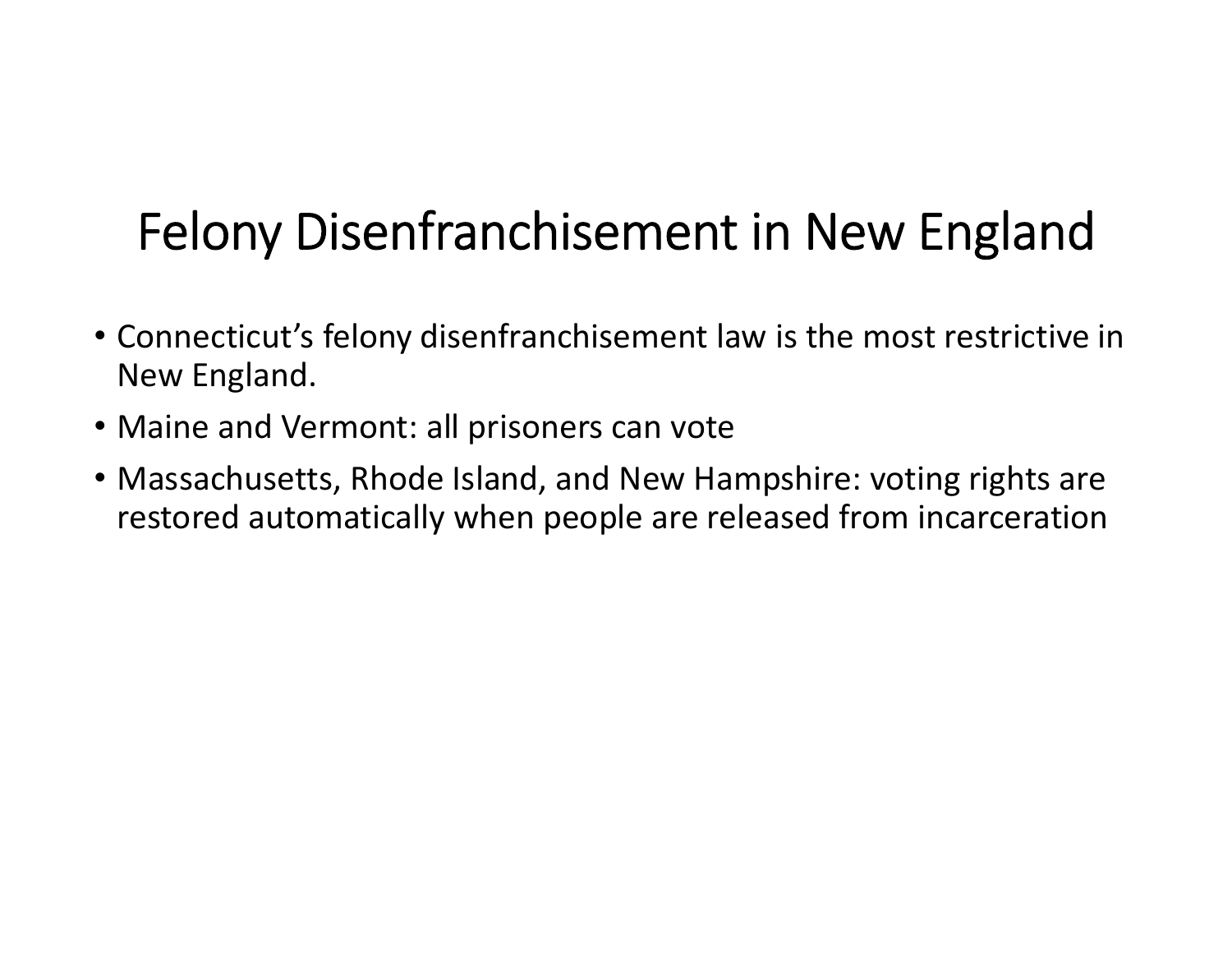### DIFFERENT STATE'S POLICIES: NEW ENGLAND

| Voting rights restored automatically<br>after release from prison and<br>discharge from parole (people on<br>probation may vote) | Voting rights restored automatically<br>after release from prison | No disenfranchisement for people<br>with criminal convictions |
|----------------------------------------------------------------------------------------------------------------------------------|-------------------------------------------------------------------|---------------------------------------------------------------|
| Connecticut                                                                                                                      | <b>Massachusetts</b>                                              | <b>Maine</b>                                                  |
|                                                                                                                                  | New Hampshire                                                     | Vermont                                                       |
|                                                                                                                                  | Rhode Island                                                      |                                                               |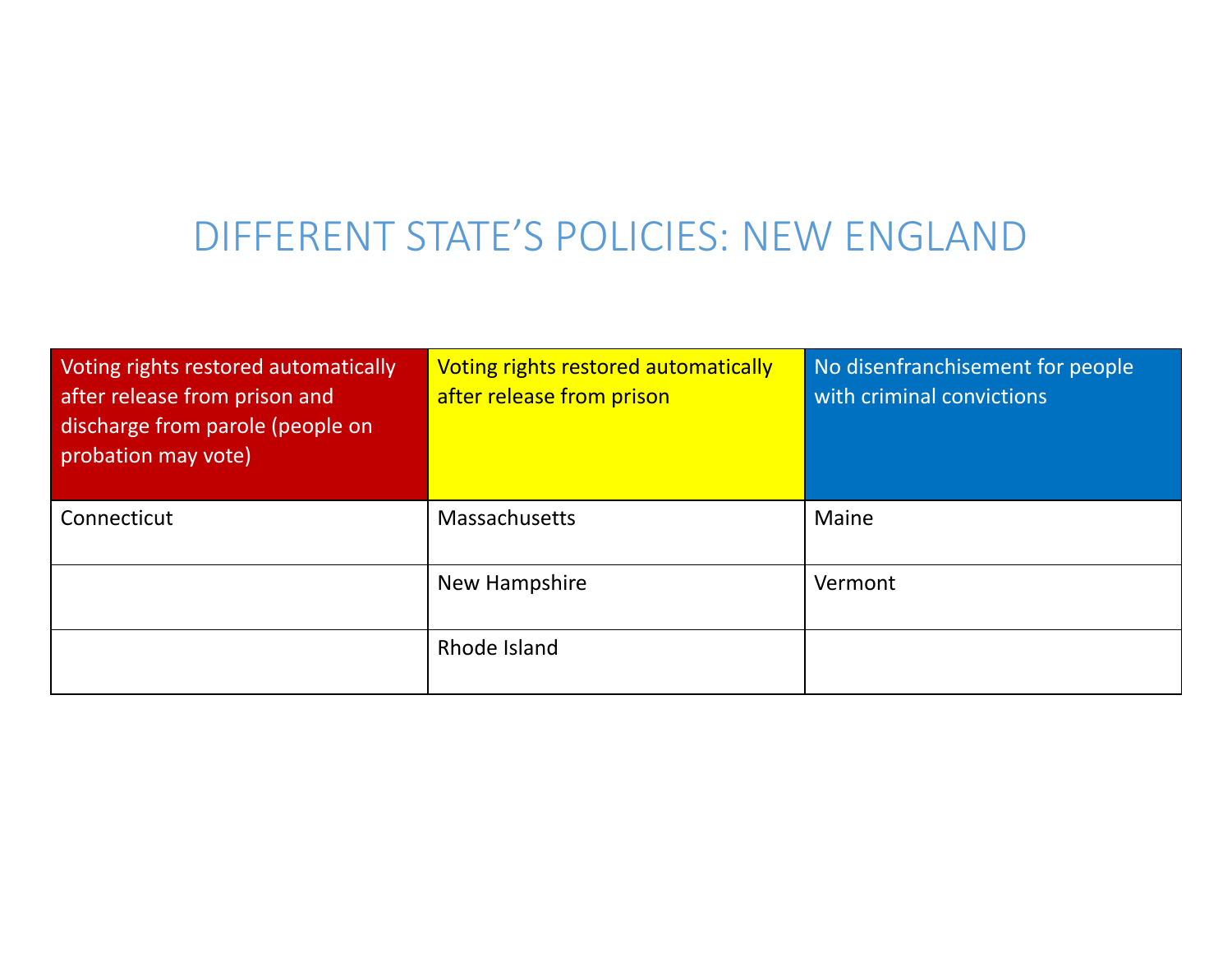### Eliminating Felony Disenfranchisement

- National movement to eliminate felony disenfranchisement entirely.
- In 2019, bills were introduced in multiple states around the country that would permit incarcerated citizens to vote including in Connecticut, Hawaii, Massachusetts, Nebraska, New Mexico, New Jersey, Virginia, and Washington D.C.
- Around the world, many countries do not restrict the voting rights of prisoners (e.g., Canada, South Africa, Ireland, Sweden, Denmark, etc.)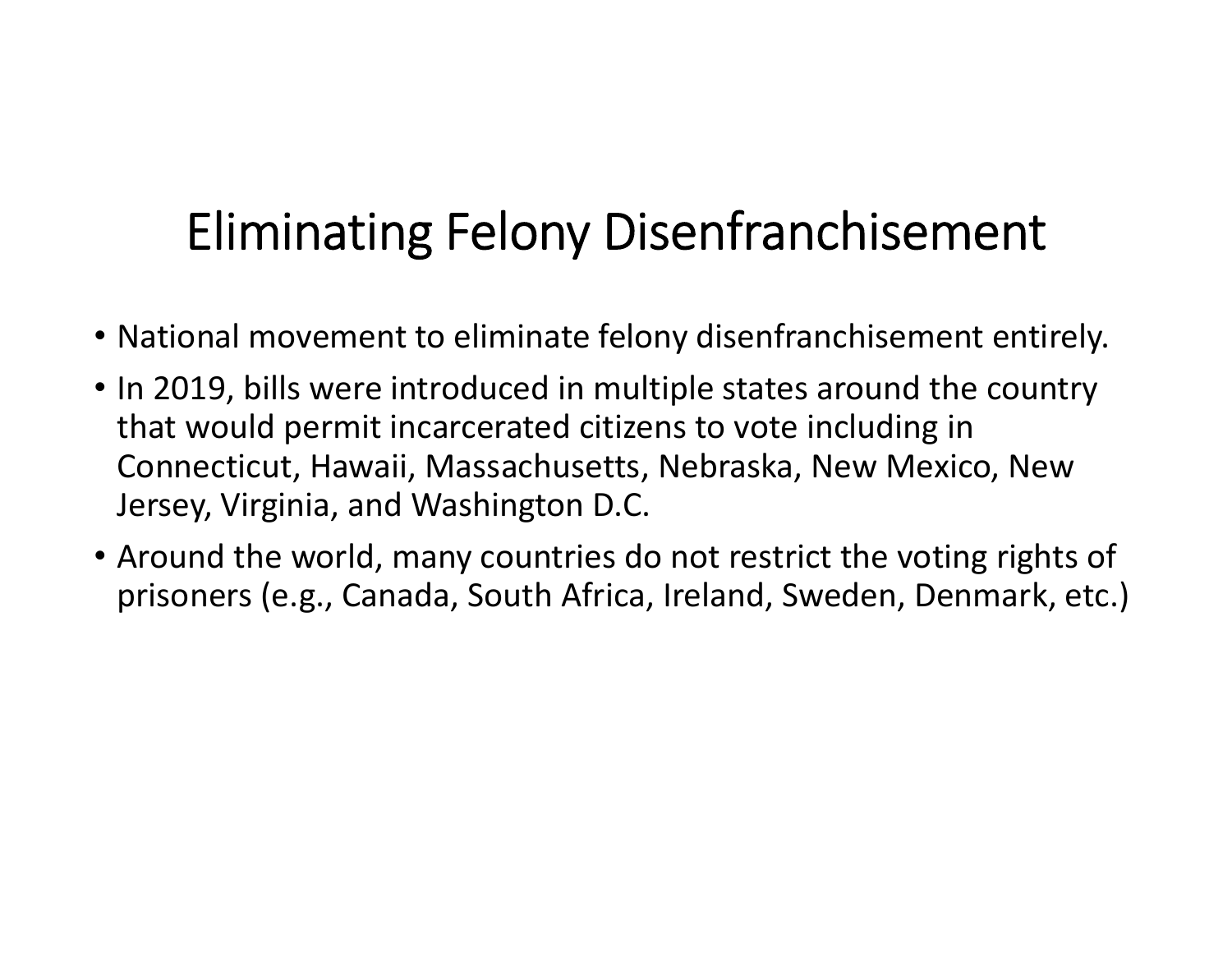#### Proposals to abolish felony disenfranchisement

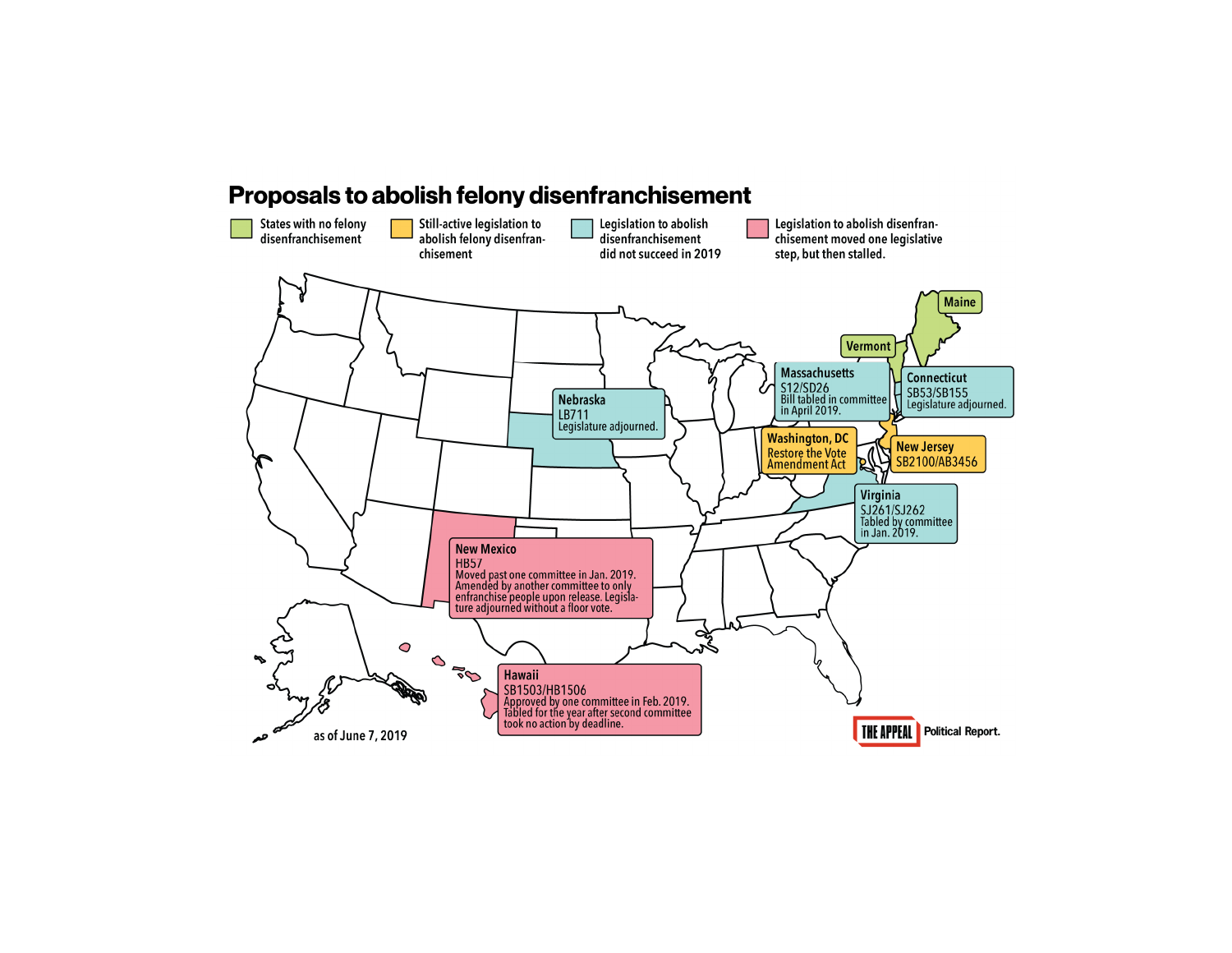### History of Disenfranchisement in Connecticut

- 1818 Constitution: only "white male" citizens over the age of 21 who owned property, paid taxes, or served in the military could vote
- Connecticut denied African Americans the right to vote until 1876, when the state was forced to extend the franchise by the Fifteenth Amendment to the U.S. Constitution
- Connecticut denied women the franchise until the Nineteenth Amendment to the U.S. Constitution was ratified in 1920.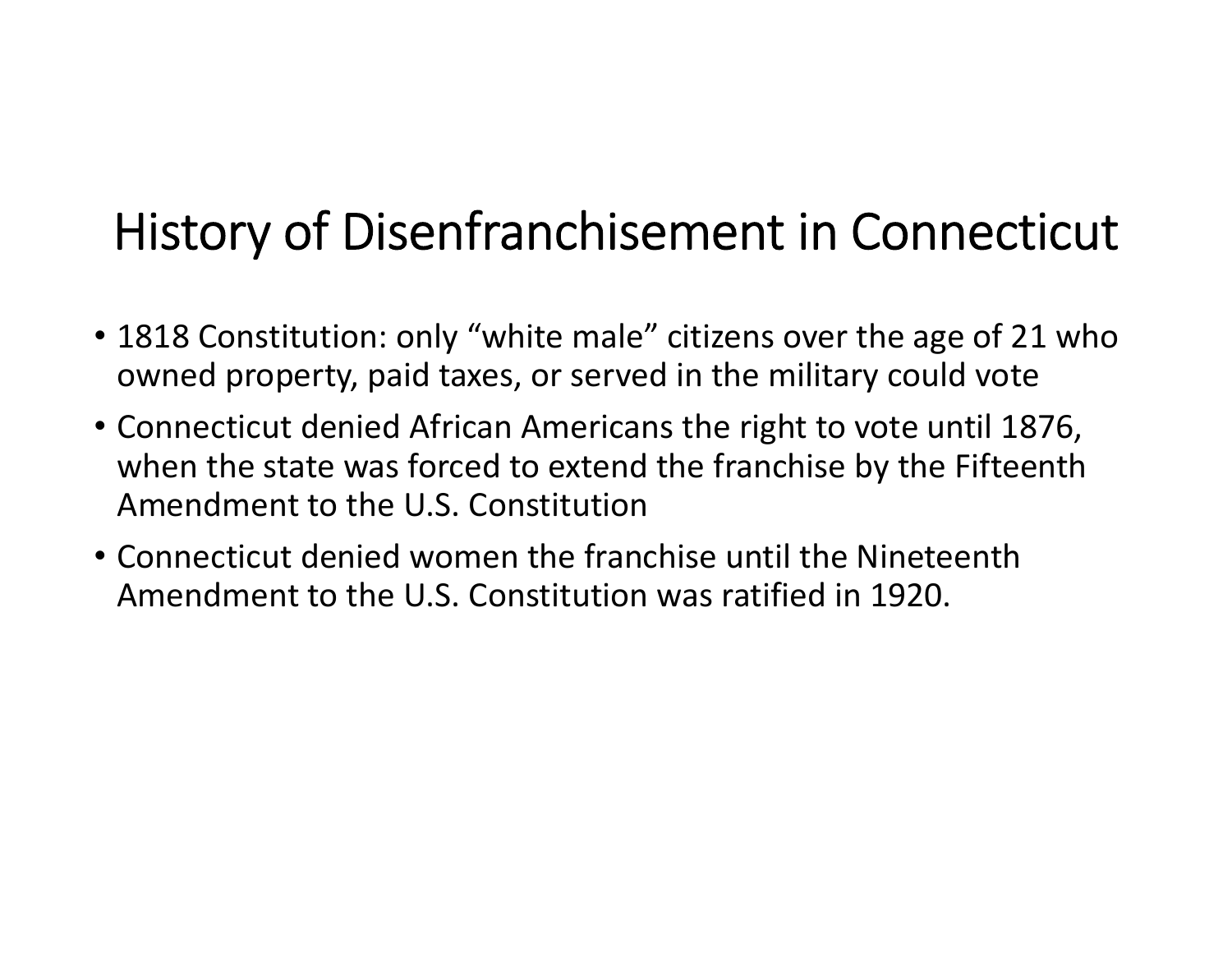### History of Disenfranchisement in Connecticut

- 1855: CT Constitution amended to add <sup>a</sup> literacy requirement
- 1897: CT Constitution amended to require that voters be able to read in the English language
- These literacy and English language requirements remained in place until the 1970s—when Congress's amendment to the federal Voting Rights Act brought an end to these practices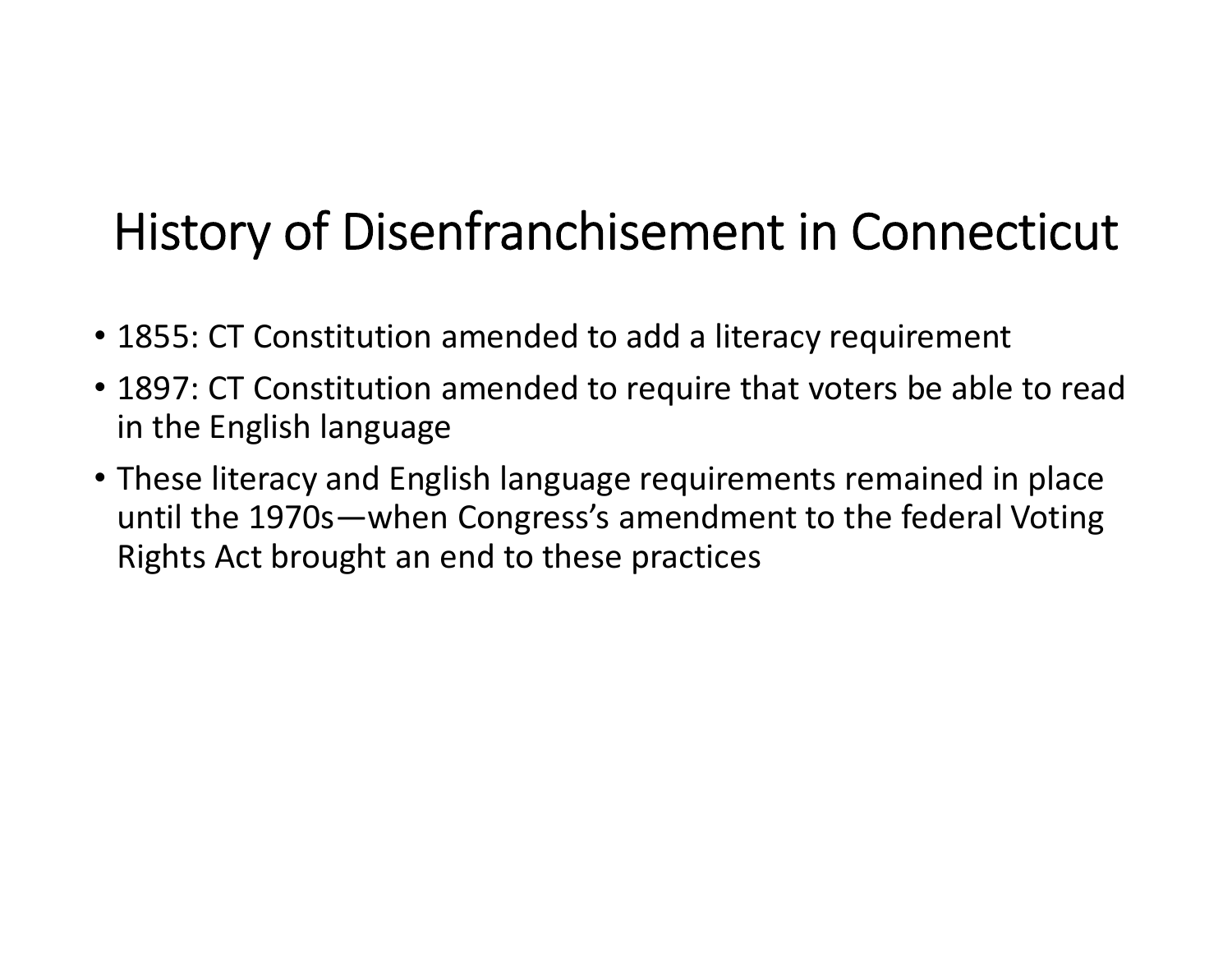# History of Disenfranchisement in Connecticut

- 1818 Constitution: voting rights were "forfeited by <sup>a</sup> conviction of bribery, forgery, perjury, duelling, fraudulent bankruptcy, theft, or other offence for which an infamous punishment is inflicted"
- 1948: General Assembly given power over voting rights forfeiture
- 1963: Anyone convicted of <sup>a</sup> felony disenfranchised
- 1973: Restoration upon payment of fines and discharge from confinement, parole or probation
- 2001: Restored voting rights to those on probation; those in CT prisons don't need to pay fines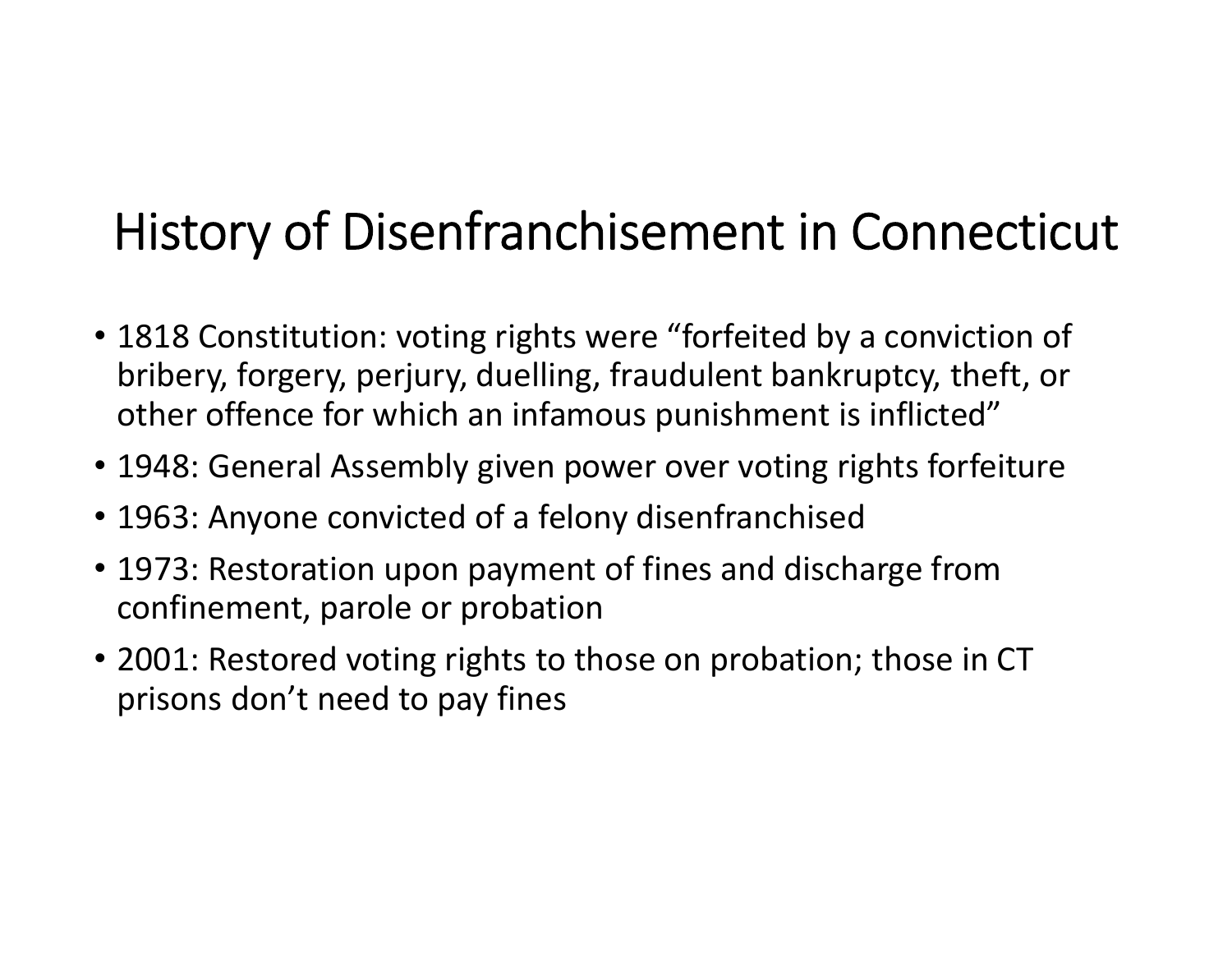# 2019 Bills

- H.B. 7160 (parolee voting rights, eliminating the fine requirement)
- S.B. 25 (parolee voting rights)
- S.B. 53 (prisoner voting rights)
- S.B. 22 (eliminating fine requirement)
- H.B. 5611 (prison gerrymandering)